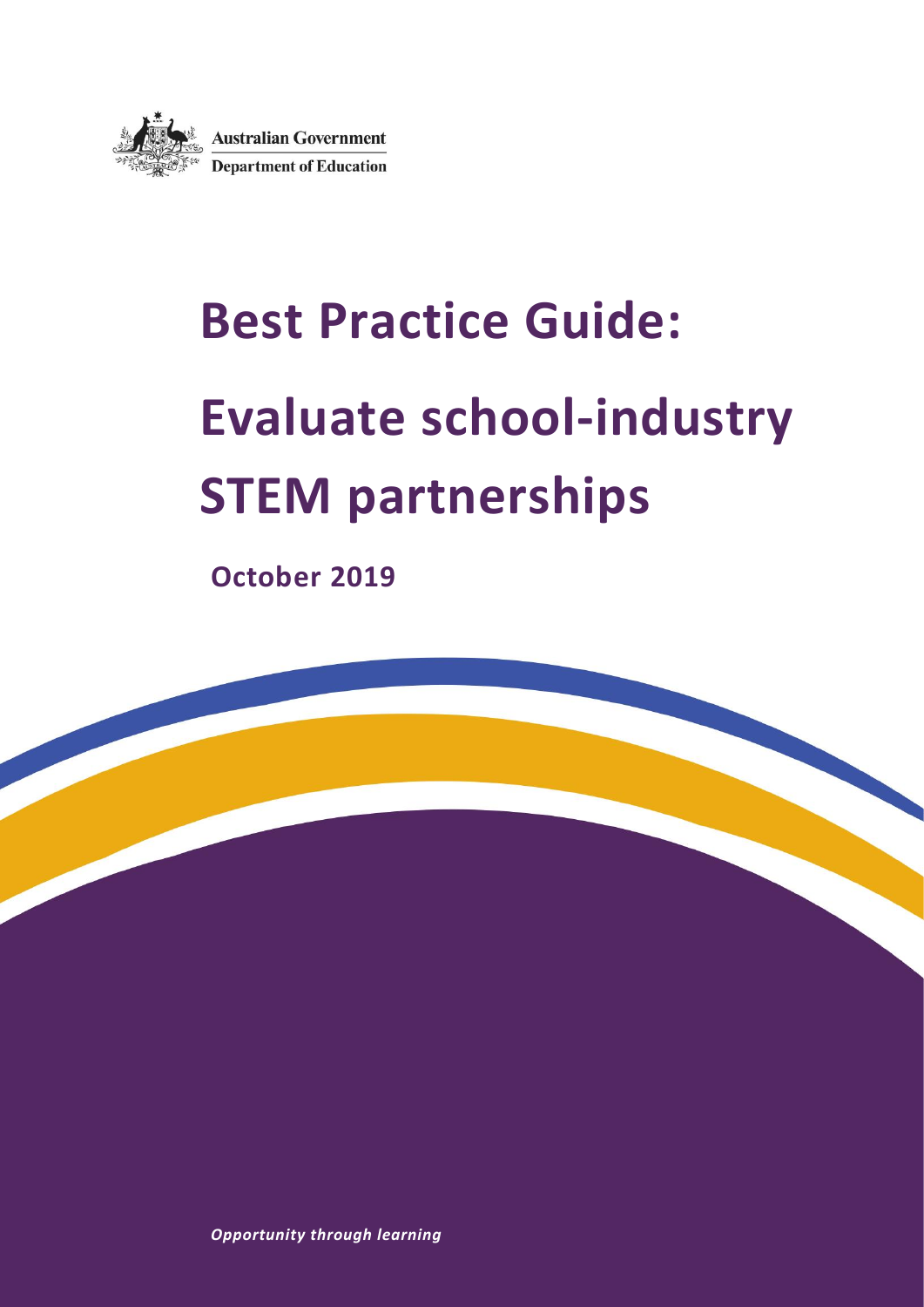#### **Disclaimer**

This Best Practice Guide is a summary of elements of the *National STEM School Education Resources Toolkit*. The Australian Government Department of Education commissioned Dandolopartners International to develop the Toolkit to assist schools and industry to establish new STEM initiatives, form school-industry partnerships, and evaluate existing and future STEM initiatives.

The Toolkit uses real-world examples of events and activities offered by education departments, industry and other providers. Inclusion of references and links to external sources does not imply endorsement of any company, product or program by the Australian Government.



With the exception of the Commonwealth Coat of Arms, the Department's logo, any material protected by a trade mark and where otherwise noted all material presented in this document is provided under a [Creative Commons Attribution 4.0 International](http://dnet.hosts.network/education/Resources/Documents/Creative%20Commons%20Attribution%204.0%20International) (http://creativecommons.org/licenses/by/4.0/) licence.

The details of the relevant licence conditions are available on the Creative Commons website (accessible using the links provided) as is the full legal code for th[e CC BY 4.0 International](http://dnet.hosts.network/education/Resources/Documents/CC%20BY%204.0%20International) (http://creativecommons.org/licenses/by/4.0/legalcode).

The suggested attribution for this document is *Best Practice Guide: Evaluate school-industry STEM partnerships.*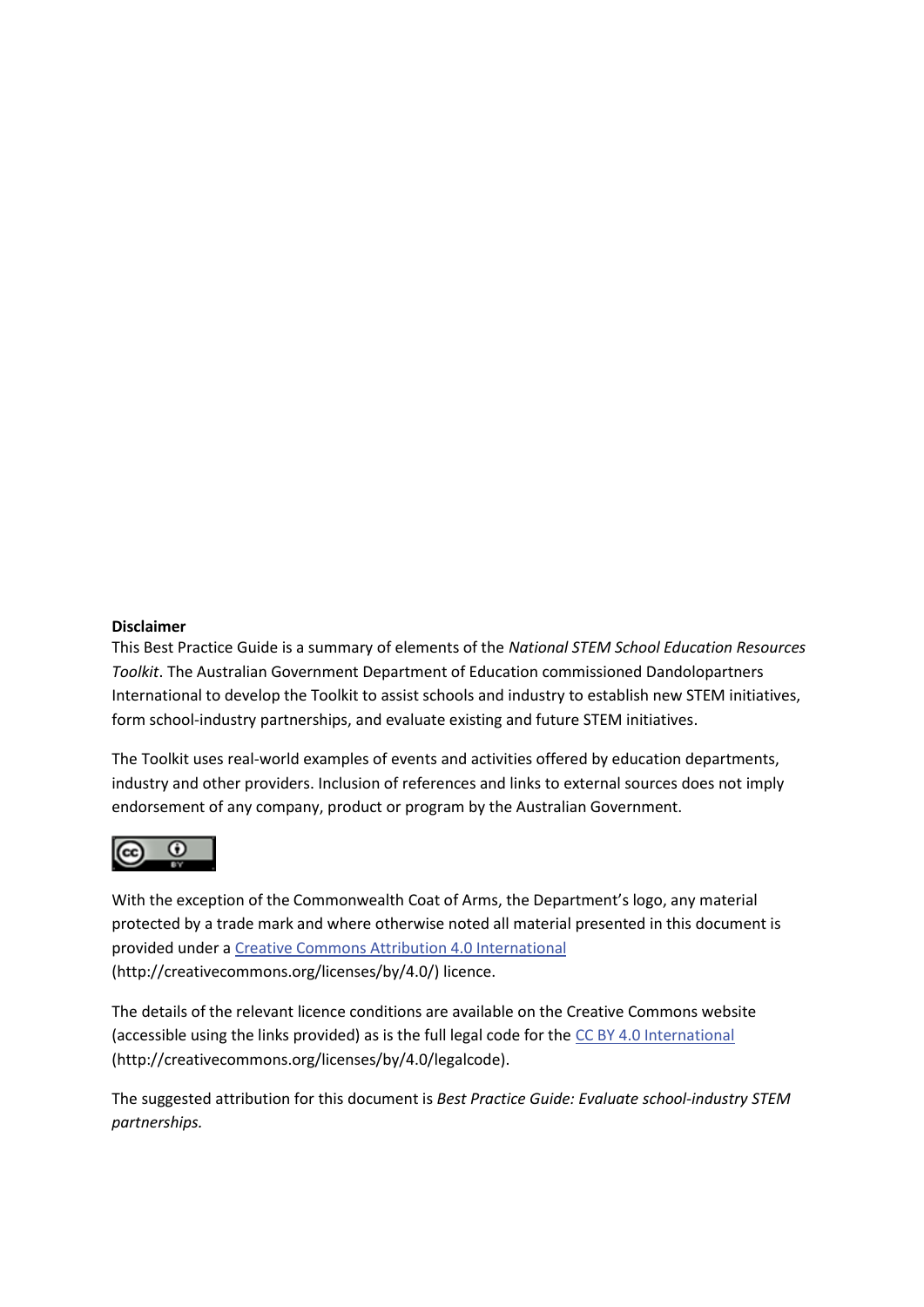## **How do I evaluate a STEM education initiative?**

This guide is designed for schools, businesses and others that would like to evaluate a STEM education initiative. You can use this guide to:

- Understand the value of evaluation
- Adopt an evaluation framework for your STEM education initiative

## **Why are evaluations important?**

Evaluations can seem intimidating but they're just a series of common-sense steps. Evaluations are important because they help you understand the impacts of an initiative.

| What can a STEM education initiative<br>evaluation do for you?                                                                                                                                                                                                                                              | <b>What can a STEM education initiative</b><br>evaluation do for others?                                              |
|-------------------------------------------------------------------------------------------------------------------------------------------------------------------------------------------------------------------------------------------------------------------------------------------------------------|-----------------------------------------------------------------------------------------------------------------------|
| An evaluation tells you whether the initiative had a<br>positive impact, so you can:<br>Be confident what you are doing makes a<br>$\bullet$<br>difference<br>Decide to continue / stop the initiative<br>Change the initiative where it needs to be.<br>improved<br>Show value to funders and stakeholders | When you share your evaluation's results, you help<br>build shared knowledge about what works, where<br>and for whom. |
|                                                                                                                                                                                                                                                                                                             | This gives others a better shot at choosing the<br>STEM education initiative that will work best for<br>them.         |

## **Conducting an evaluation**

There are six steps every evaluation has in common. Each step can be adjusted, depending on the nature of the initiative and the evaluation. This means your evaluation will be 'fit for purpose':

## **Step 1: Decide the purpose of your evaluation**

- *Identify what decisions or actions you want to make / take with the results of your evaluation* for example, decide to continue the initiative or not, scale it up, refine the design or use it to find potential industry / school partners.
- *Share the purpose with your stakeholders*, otherwise they might be worried about what the evaluation means for them.

## **Step 2: Pick who needs to be involved and how**

- *Identify your stakeholders and how they need to be involved*—consider who would be interested in your evaluation, e.g. school or business leadership, staff, students or parents.
- *Allocate roles in a way that best suits the purpose of your evaluation*—consider who should be in key roles (e.g. co-ordinator or researcher), and where additional resources / people are needed.
- *Consider how to make your evaluation independent*—even small steps make a difference, e.g. interviews are run by a teacher not involved in the initiative.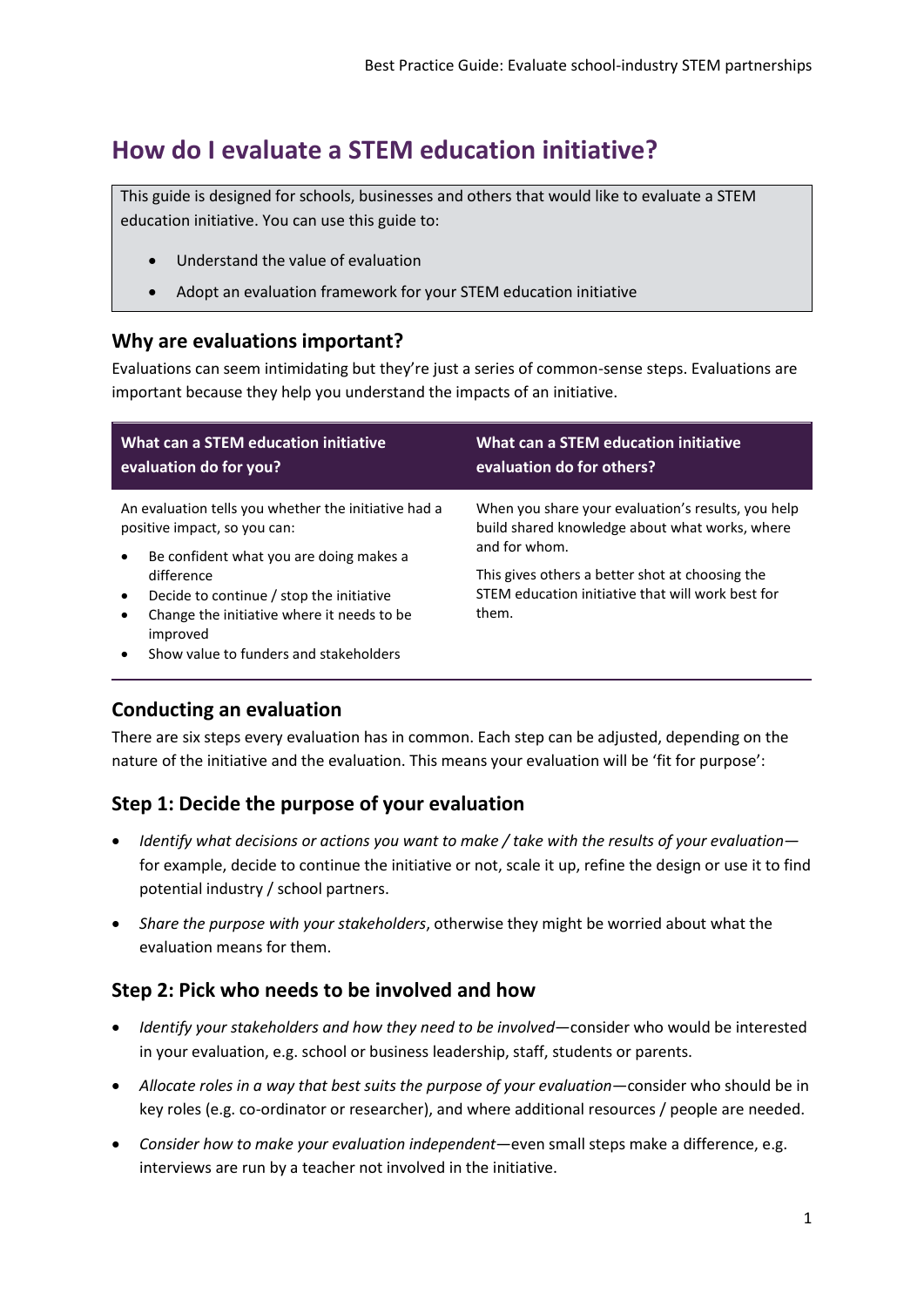## **Step 3: Build your evaluation framework**

An evaluation framework describes and organises the information that you need to collect in an evaluation. Figure 2 provides a template, with a menu of measures for you to pick which ones suit your initiative.

 *Understand your evaluation framework*—while every evaluation is different, STEM education initiatives have enough in common that we can start from a standard evaluation framework. For example, all *evaluation frameworks start with the key evaluation question: Did the initiative achieve its objective(s)? To* answer this question, you need evidence about the initiative. Evidence can be grouped into four categories: design, implementation, outputs and outcomes.

#### **Table 1. Components of an evaluation framework**

| Key evaluation question: Did the initiative achieve its intended outcomes? |                                                            |                                                      |                                                                                     |  |  |
|----------------------------------------------------------------------------|------------------------------------------------------------|------------------------------------------------------|-------------------------------------------------------------------------------------|--|--|
| <b>Design</b>                                                              | Implementation                                             | <b>Outputs</b>                                       | <b>Outcomes</b>                                                                     |  |  |
| Does the<br>initiative's design<br>maximise success?                       | How has the initiative<br>been implemented in<br>practice? | What has the<br>initiative produced or<br>delivered? | What impacts, effects or<br>consequences has the<br>initiative had for<br>students? |  |  |

 *Customise the evaluation framework to include measures important to your evaluation*—you can customise your evaluation framework by identifying which measures to use underneath each category of evidence. This way, you can tailor your evaluation framework to be as large and complex or short and simple as you want. Each category of evidence has distinct measures, focusing on different aspects of the initiative:

#### **Design:**

Design measures generally ask whether there was justification or evidence for particular design decisions of an initiative, or whether a process took place to make specific design decisions.

#### **Implementation:**

Implementation measures fall into two groups that look at whether the initiative lived up to expectations:

- $\circ$  The rollout of the initiative—e.g. did the initiative meet its intention to organise five scientists to mentor chemistry school students?
- $\circ$  Generic program factors—e.g. did the initiative deliver what it was supposed to on time and within budget?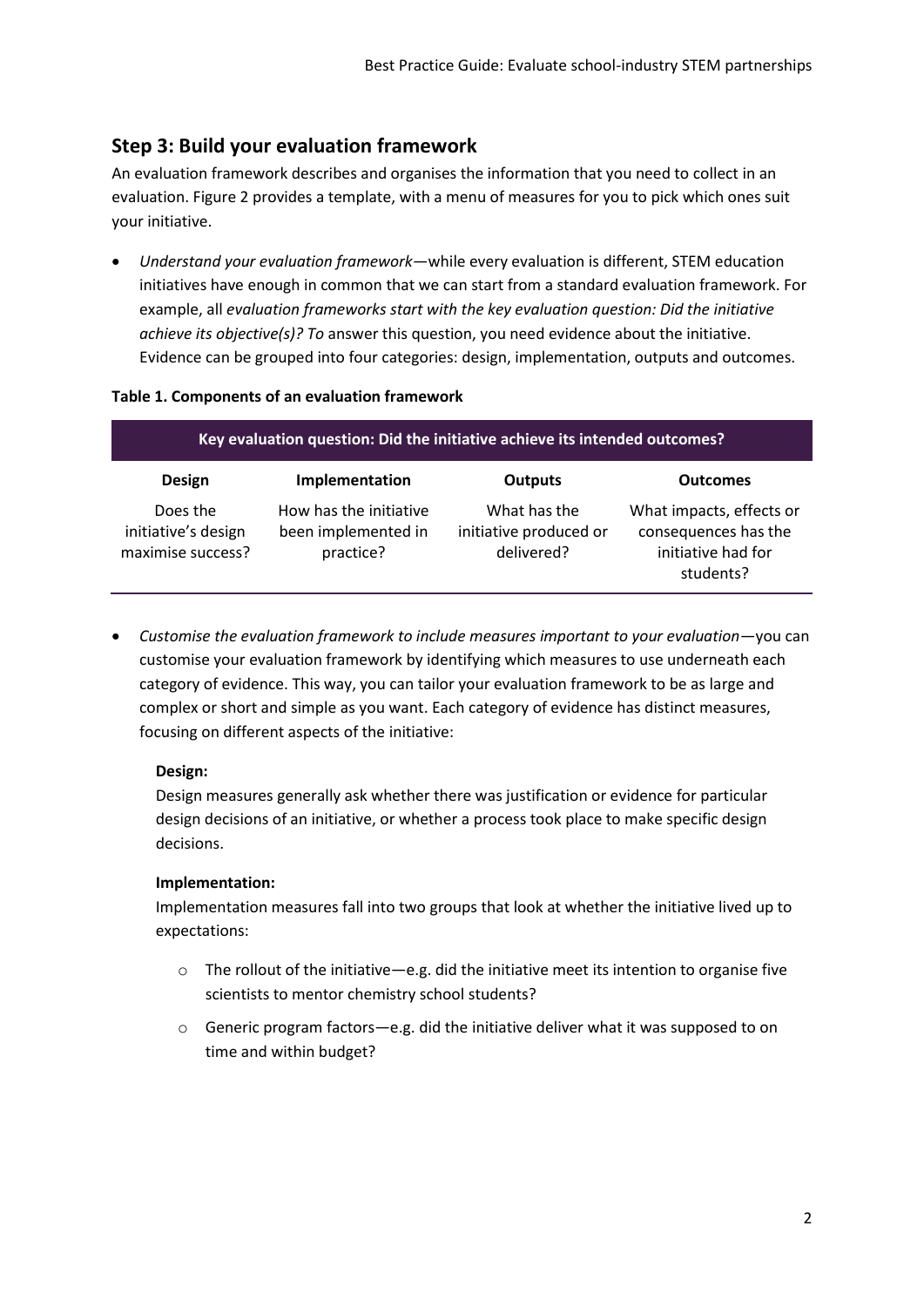#### **Outputs:**

You can think about outputs as things produced on the way to achieving outcomes. There are three kinds of output measures:

- $\circ$  Number of 'things' the initiative produced (e.g. resources, equipment / technology distributed).
- o Number of people the initiative reached (e.g. number of students or teachers).
- $\circ$  Time spent in initiative-related activities (e.g. teacher hours in professional learning).

It is also important to capture demographic information (e.g. age, gender, location) as an additional measure so you can analyse 'who received what?' to determine if some groups received more resources or opportunities than others.

#### **Outcomes:**

Outcome measures look at what actually changed as a result of the initiative, which is usually the hardest part of an initiative to measure.

Outcomes can be about student engagement or student achievement, which ideally you would be able to measure directly (e.g. you might observe students are engaged in a STEM class or you might analyse test results to show achievement).

Where direct measures aren't available to you (it might be hard to get evidence about a specific set of students), you can use proxies. A proxy is something associated with what you are trying to measure. Common examples in education include:

- o **Behaviours as proxies:** You might infer that particular behaviours will lead to improved engagement or achievement, e.g. students asking harder questions in class might reflect improvements in achievement.
- o **Beliefs as proxies:** You might hear or observe particular beliefs and infer these beliefs will lead to improved outcomes, e.g. if teachers enjoy teaching maths, this might improve students' engagement.
- o **Engagement as a proxy for achievement:** You might measure positive impacts on student engagement but have no means of capturing impact on achievement. Research shows that improved engagement is linked to improved achievement, so you might infer that improvements in engagement would likely lead to improved achievement.

Table 2 provides a menu of measures underneath each category of evidence. Use this as a starting point and select measures that would help you answer the questions about design, implementation, outputs and outcomes for your initiative. Tailor measures so they are relevant to your initiative and add more measures if needed.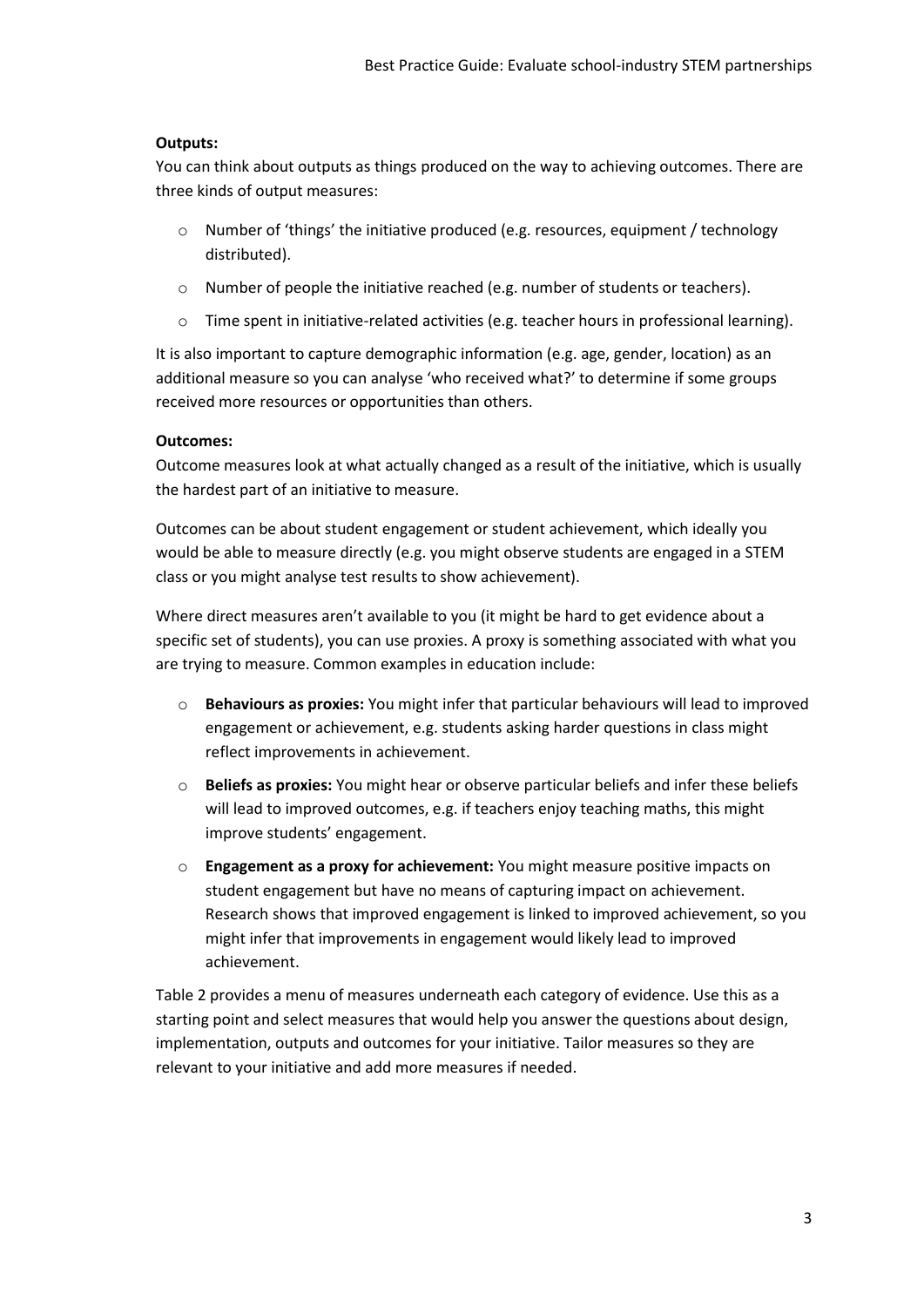#### **Table 2. Potential measures for an evaluation framework**

| Key evaluation question: Did the initiative achieve its intended outcomes?                                                                                                                                                                                                                                                                                                                                                                                                                                                                                                                                                                                                                                                                                                                                                                                                                                                                                                                                                                                                                                                |                                                                                                                                                                                                                                                                                                                                                                                         |                                                                                                                                                                                                                                                                                                                                                      |                                                                                                                                                                                                                                                                                                                                                                                                                                       |                                                                                                                                                                                                                                                                                                                                                                                                                                                    |
|---------------------------------------------------------------------------------------------------------------------------------------------------------------------------------------------------------------------------------------------------------------------------------------------------------------------------------------------------------------------------------------------------------------------------------------------------------------------------------------------------------------------------------------------------------------------------------------------------------------------------------------------------------------------------------------------------------------------------------------------------------------------------------------------------------------------------------------------------------------------------------------------------------------------------------------------------------------------------------------------------------------------------------------------------------------------------------------------------------------------------|-----------------------------------------------------------------------------------------------------------------------------------------------------------------------------------------------------------------------------------------------------------------------------------------------------------------------------------------------------------------------------------------|------------------------------------------------------------------------------------------------------------------------------------------------------------------------------------------------------------------------------------------------------------------------------------------------------------------------------------------------------|---------------------------------------------------------------------------------------------------------------------------------------------------------------------------------------------------------------------------------------------------------------------------------------------------------------------------------------------------------------------------------------------------------------------------------------|----------------------------------------------------------------------------------------------------------------------------------------------------------------------------------------------------------------------------------------------------------------------------------------------------------------------------------------------------------------------------------------------------------------------------------------------------|
| <b>Design</b>                                                                                                                                                                                                                                                                                                                                                                                                                                                                                                                                                                                                                                                                                                                                                                                                                                                                                                                                                                                                                                                                                                             | Implementation                                                                                                                                                                                                                                                                                                                                                                          | <b>Outputs</b>                                                                                                                                                                                                                                                                                                                                       |                                                                                                                                                                                                                                                                                                                                                                                                                                       | <b>Outcomes</b>                                                                                                                                                                                                                                                                                                                                                                                                                                    |
| Does the initiative's design<br>maximise success?                                                                                                                                                                                                                                                                                                                                                                                                                                                                                                                                                                                                                                                                                                                                                                                                                                                                                                                                                                                                                                                                         | How has the initiative been<br>implemented in practice?                                                                                                                                                                                                                                                                                                                                 | What has the initiative produced or<br>delivered?                                                                                                                                                                                                                                                                                                    |                                                                                                                                                                                                                                                                                                                                                                                                                                       | What impacts, effects or consequences has the initiative had for<br>students?                                                                                                                                                                                                                                                                                                                                                                      |
| Potential measures for design                                                                                                                                                                                                                                                                                                                                                                                                                                                                                                                                                                                                                                                                                                                                                                                                                                                                                                                                                                                                                                                                                             | Potential measures for rollout                                                                                                                                                                                                                                                                                                                                                          | Potential measures for things produced                                                                                                                                                                                                                                                                                                               | Direct measures of engagement and achievement                                                                                                                                                                                                                                                                                                                                                                                         |                                                                                                                                                                                                                                                                                                                                                                                                                                                    |
| Were decisions on the<br>• Did the initiative try to<br>following backed by evidence<br>engage the target<br>/ information?<br>population?<br>• What problem should the<br>• Was rollout carried out in a<br>initiative aim to solve /<br>way to get best uptake /<br>what objective did the<br>deliver best quality of<br>initiative have to achieve?<br>initiative?<br>• Who should be the focus<br>• Did the initiative deliver on<br>of the initiative?<br>its intentions to:<br>• What type of initiative<br>$\circ$ Develop x many<br>should be used?<br>resources<br>$\circ$ Host x many visits<br>• How to implement the<br>Deliver the number and<br>initiative<br>$\Omega$<br>type of experts or<br>$\circ$ Was rollout designed<br>providers planned (e.g.<br>to get best uptake /<br>science students or<br>deliver best quality of<br>experienced teacher<br>initiative?<br>professional learning<br>• Whether or not to reach<br>mentors)<br>out for partners<br>Deliver professional<br>$\circ$<br>• Did the resources /<br>learning as part of<br>activity co-ordinate with<br>initiative?<br>curriculum? | How many of the following did the<br>initiative produce, e.g.:<br>• Teaching / student resources<br>• Products or resources delivered to<br>schools<br>• Experts for visiting schools<br>• Experts for coaching / mentoring<br>teachers<br>• Events or expos held or visited<br>• Teacher professional learning<br>sessions<br>• Lessons observed / led by experts or<br>other teachers | Direct measures of engagement<br>• Are students more engaged<br>and attentive in class?<br>$\circ$ Particularly students in the<br>target population?<br>• Are enrolments in STEM<br>subjects increasing?<br>$\circ$ In short term?<br>o In long term?<br>Proxies to measure engagement and achievement<br>Potential behaviours to use as<br>proxies | Direct measures of achievement<br>• Are students' results improving?<br>• Are students' skills improving (e.g.<br>through critical thinking skills<br>test)?<br>• Do teachers / employers have<br>positive feedback on achievement<br>/ performance of students?<br>• Depth of understanding in<br>subjects<br>• Retention of concepts<br>Potential beliefs to use as proxies                                                         |                                                                                                                                                                                                                                                                                                                                                                                                                                                    |
|                                                                                                                                                                                                                                                                                                                                                                                                                                                                                                                                                                                                                                                                                                                                                                                                                                                                                                                                                                                                                                                                                                                           |                                                                                                                                                                                                                                                                                                                                                                                         | Potential measures for people reached<br>How many of the following did the<br>initiative reach, e.g.:<br>• Student attendees<br>Teacher attendees<br>Parent attendees<br>Page visits on a website                                                                                                                                                    | Are students or teachers<br>demonstrating best practice<br>behaviours or actions, e.g.:<br>• Teachers integrating<br>technology in the classroom?<br>• Teachers adapting material /<br>resources / skills from<br>professional learning for their<br>classes' abilities<br>• Teachers enabling inquiry-<br>based learning?<br>• Students asking and<br>answering questions that<br>demonstrate a deeper<br>understanding and interest | Are students or teachers<br>demonstrating beliefs that indicate<br>engagement or achievement<br>outcomes, e.g.:<br>• Do teachers feel more confident<br>since undertaking professional<br>development?<br>• Are students less anxious about<br>certain topics or subjects?<br>• Teachers believe students'<br>proficiency has developed<br>• Students have aspirations for<br>taking STEM subjects later in their<br>education or for STEM careers |